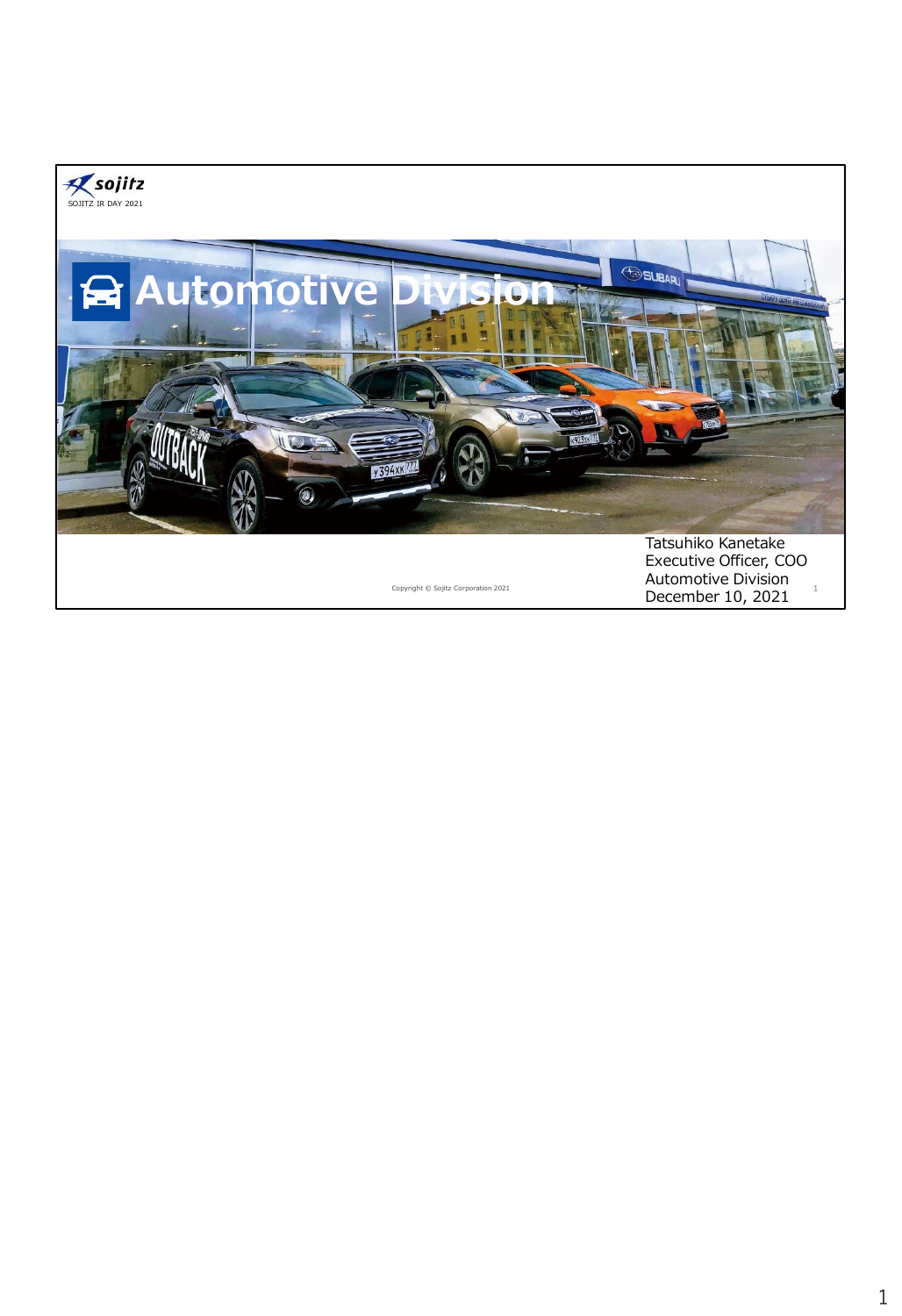## SOJITZ IR DAY 2021 **Profile**



**Tatsuhiko Kanetake** Executive Officer, COO Automotive Division

- Joined Sojitz predecessor in 1993 / Born in Gifu Prefecture
- Graduated from School of Engineering, Nagoya University
- Posted in the United States, involved in operation and acquisition of, as well as the withdrawal from, automotive businesses in the Americas
- April 2020- present COO, Automotive Division April 2021 - Executive Officer, COO Automotive Division

Copyright © Sojitz Corporation 2021 2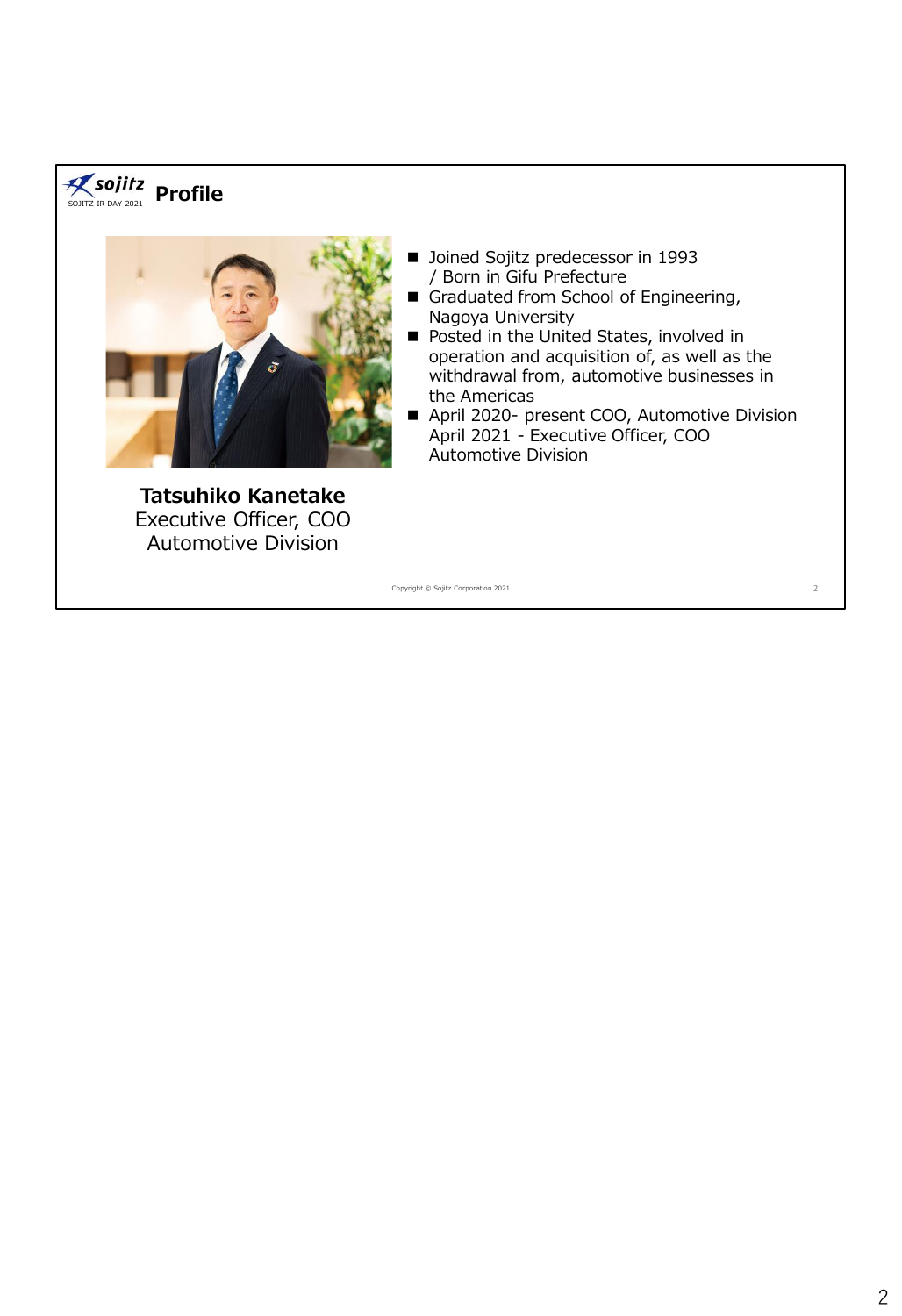

- ⚫ With this slide, we will look at the Automotive Division's strengths, growth strategies, and the focus areas and concrete initiatives that have been defined based on these strengths and strategies.
	- ⚫ The division has three major strengths. 1. The first of these strengths is our track record of auto sales that spans over 40 years. Throughout these four decades, we have continued to enhance our sales and marketing capabilities in line with changes in the operating environment and in the times while also tailoring these capabilities to the needs of the regions we serve. Sales have recently been trending toward digital and online venues, and we are taking steps to respond to this trend accordingly.

2. The second strength is the expertise we have accumulated through the management of operating companies, an undertaking that we began at a relatively early stage of our business.

3. Our third strength is the new business development capabilities we have fostered through numerous fieldwork projects.

- ⚫ Our short-term focus is to promote the ongoing growth of existing businesses while also developing new businesses that can build upon and enhance existing businesses.
- As for the medium to long term, we will be focused on laying the groundwork for the future while building new earnings foundations in order to prepare for the projected once-in-acentury paradigm shift in the automotive industry.
- ⚫ Through these two approaches, we will look to double revenue and quadruple profit after the conclusion of Medium-Term Management Plan 2023. 33. September 2023.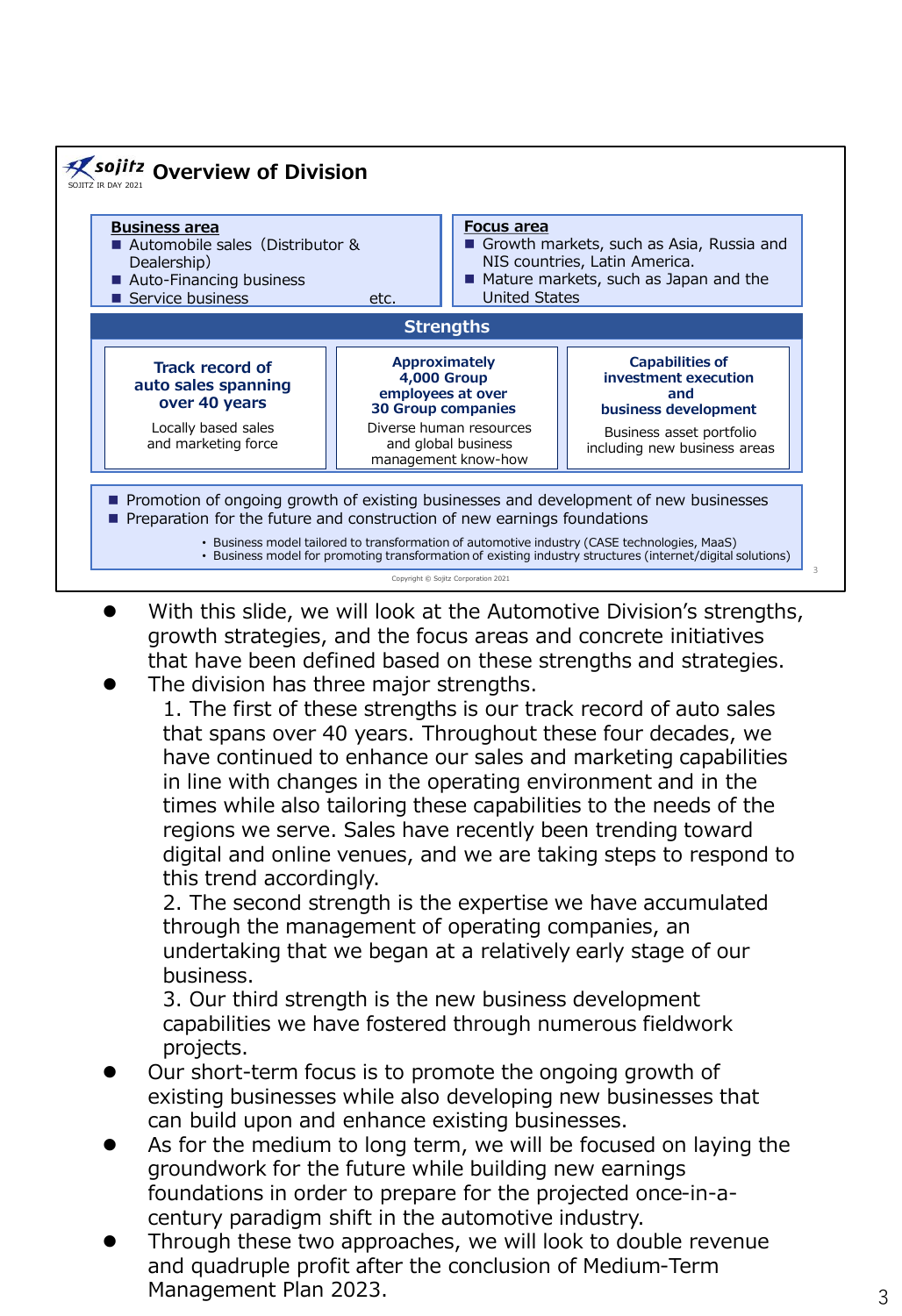| sojitz<br><b>Growth Strategy of MTP2023</b> |                                     |                                                                                                                                                                                                                                                                                                                                                                                                                                                                                                                                                                                                                                                                                                                                                                                          |  |
|---------------------------------------------|-------------------------------------|------------------------------------------------------------------------------------------------------------------------------------------------------------------------------------------------------------------------------------------------------------------------------------------------------------------------------------------------------------------------------------------------------------------------------------------------------------------------------------------------------------------------------------------------------------------------------------------------------------------------------------------------------------------------------------------------------------------------------------------------------------------------------------------|--|
|                                             | <b>The</b><br>division's<br>role    | Expansion of businesses through stimulation of demand in growth markets<br>Expansion of businesses in retail area<br>Improvement of business value with <b>digital</b> technologies and creation of value in<br>new areas                                                                                                                                                                                                                                                                                                                                                                                                                                                                                                                                                                |  |
|                                             | <b>Focus Area</b>                   | Expansion of scope of unique <b>automobile sales businesses</b><br>in promising markets<br>$\checkmark$ South Korean, Chinese, and European automobiles<br>$\checkmark$ Strengthening of community-rooted sales, marketing, and after-sales service<br>businesses<br>$\checkmark$ Reinforcement of functions and expansion of business scope in retail area<br>where Sojitz maintains direct contact points with customers and consumers<br>$\checkmark$ Enhancement of functions incorporating digital technologies and<br>development of next-generation automobile sales businesses<br>Strengthening of distinctive <i>financing businesses</i> (stimulation of new demand)<br>Development of new and unique service businesses (provision of solutions<br>that address social needs) |  |
|                                             |                                     | Focus on three main areas that will remain necessary no matter how operating<br>environment changes, namely, sales capabilities, financing functions, and<br>movement of people and commodities                                                                                                                                                                                                                                                                                                                                                                                                                                                                                                                                                                                          |  |
|                                             | Copyright © Sojitz Corporation 2021 |                                                                                                                                                                                                                                                                                                                                                                                                                                                                                                                                                                                                                                                                                                                                                                                          |  |

- ⚫ The roles of the Automotive Division in Sojitz's overall growth strategies include expanding businesses in growth markets, expanding businesses in retail areas, and utilizing digital technologies to create new value.
- ⚫ Our operations lack in scale when compared to those of our rivals. For this reason, we aim to compete by developing unique businesses that differ from those of other companies.
- Automobile Sales Businesses
- ⚫ We are focusing on sales of South Korean, Chinese, and European automobiles as opposed to Japanese vehicles.
- ⚫ No matter how the operating environment may change, there will always be a need for sales capabilities. It will therefore be imperative to bolster retail sales, an area in which we have direct connections with customers and consumers. Even if we see changes in the brands or products we handle, or in the operating environment itself, we should still be able to present significant value so long as we possess sufficient sales capabilities.
- ⚫ The Automotive Division is also endeavoring to promote sales through online venues. However, online sales of automobiles require us to overcome more obstacles than would be faced with regard to online sales of general consumer products. We will therefore be incorporating overseas technologies with the aim of evolving into an automobile distribution platform holder. We are confident in our ability to become such a platform holder given our existing foundation grounded on automobile retail sales.
- Financing Businesses
- ⚫ Financing functions will be a consistent element of our operations. Even if electric vehicles become mainstream and even if people move away from owning vehicles to simply using them, financing functions will still be necessary. Major characteristics of Sojitz's businesses include how we target informal sectors and how we provide services to individuals who cannot use standard auto loans. Going forward, the Automotive Division will deliver solutions to uncover new demand while also utilizing Internet of Things (IoT) technologies in order to protect our assets.
- Service Businesses
- ⚫ Another consistent element of our operations will be the movement of people and commodities. The vast majority of mobility as a service (MaaS) and other service businesses around the world are not turning a profit. Accordingly, this will be an area that will require a medium- to long-term focus. In this area, Sojitz is unique in how it provides services entailing mixed loading of freight and passengers as a solution for movement of both people and commodities. We are targeting senior citizens and depopulated areas with these services.  $4\overline{4}$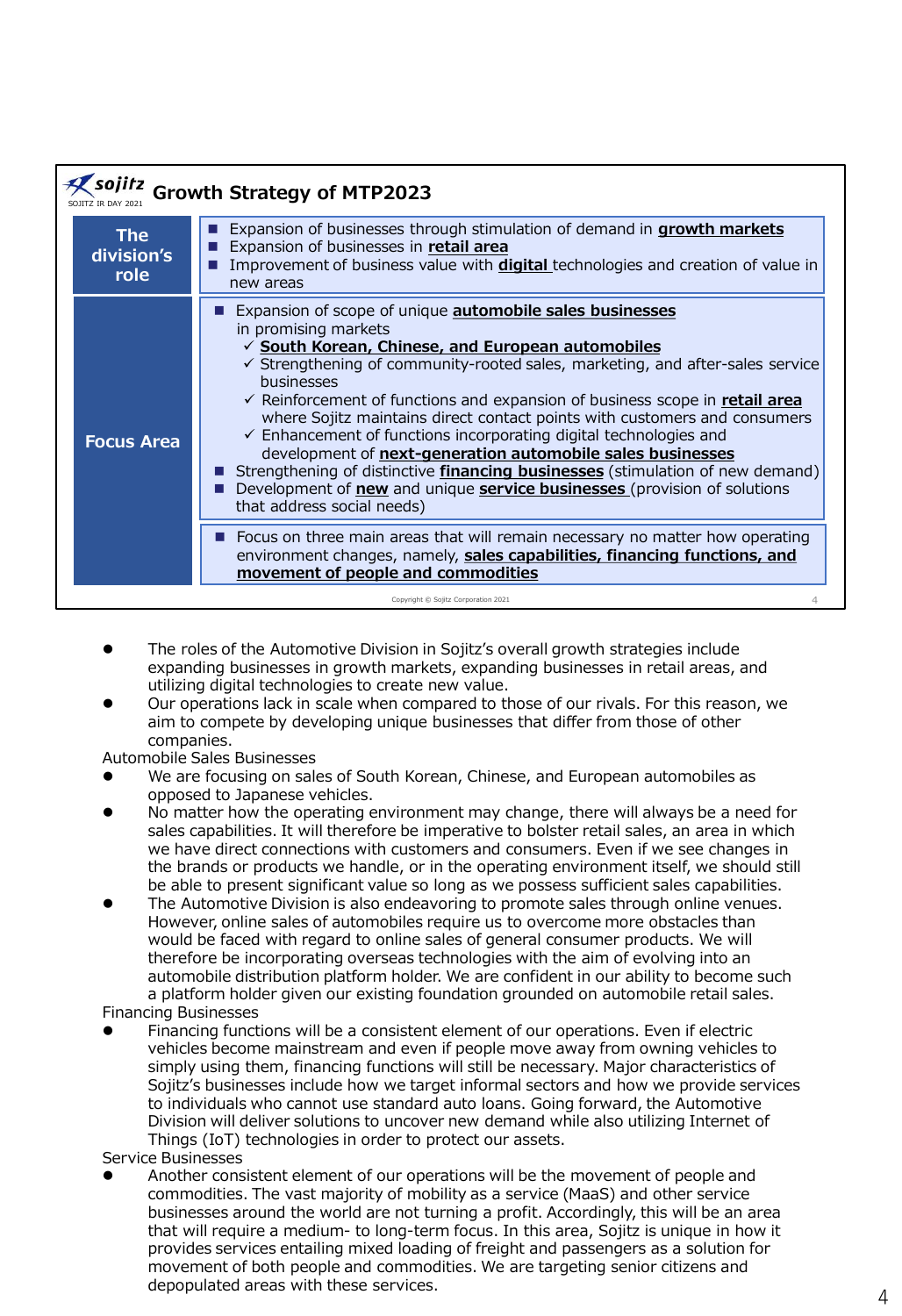

## Basic Strategy of Distributor Business

- 1. Expansion of countries and regions in which Sojitz handles South Korean (Hyundai) and Chinese (Geely) automobiles Sojitz is currently developing Hyundai automobile businesses in four countries and a Geely automobile business in one country. We have also identified two or three countries that are projected to be new growth markets, and we aim to develop businesses in these countries. Hyundai has an established global sales network, and we are therefore focused on acquiring existing businesses in order to expand our operations with this regard. As for Geely, full-fledged overseas expansion is to be pursued going forward. For this reason, our focus will be on developing new businesses.
- 2. Strengthening of retail area functions We intend to expand the company-owned dealership businesses that are part of our existing businesses in order to grow profits.
- ⚫ When developing new distributor businesses in the future, we will begin by incorporating a large number of dealership businesses. Through this approach, we aim to double automobile sales volumes and earnings.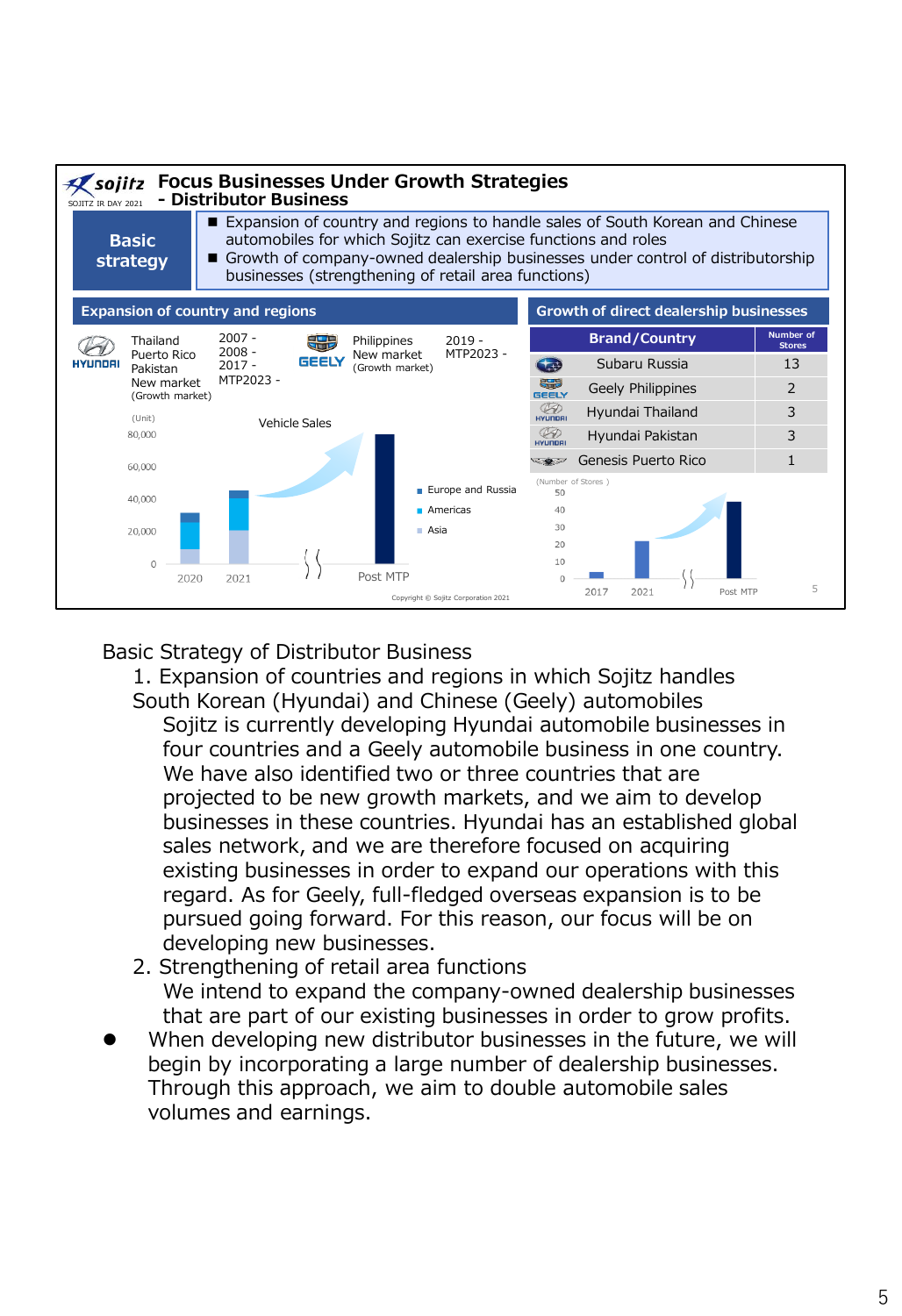

- ⚫ We acquired our Hyundai business in Puerto Rico in 2008. Since then, we have seen sales volumes increase eightfold and our market share has grown from No. 10 to No. 2 in this country. Hyundai boasts a strong product lineup and superior cost competitiveness. Sojitz will seek to maintain an accurate understanding of market needs in order to supply models that match these needs in an attempt to raise Hyundai's brand recognition within the market and thereby promote effective branding measures and increase royalties. Moreover, we will utilize digital media to drive the steady growth of this business.
- We achieved a position of profitability in the second year after the commencement of sales in both our Hyundai business in Pakistan and our Geely business in the Philippines, and we expect thirdyear earnings to make up for the losses accumulated thus far.
- ⚫ The Pakistani market had previously been nearly completely dominated by Japanese automobiles, particularly those of smaller sizes. Nevertheless, we are committed to growing our share in this market through the introduction of South Korean automobiles, with a focus on sport utility vehicles and mid-sized automobiles. Our goal in this business is to achieve automobile sales volumes surpassing 20,000 units.
- ⚫ Our Geely business in the Philippines represents our first foray into the sale of Chinese automobiles. Regardless, we are able to quickly get this business on the growth track as we have been accumulating resources in the Philippines for some time.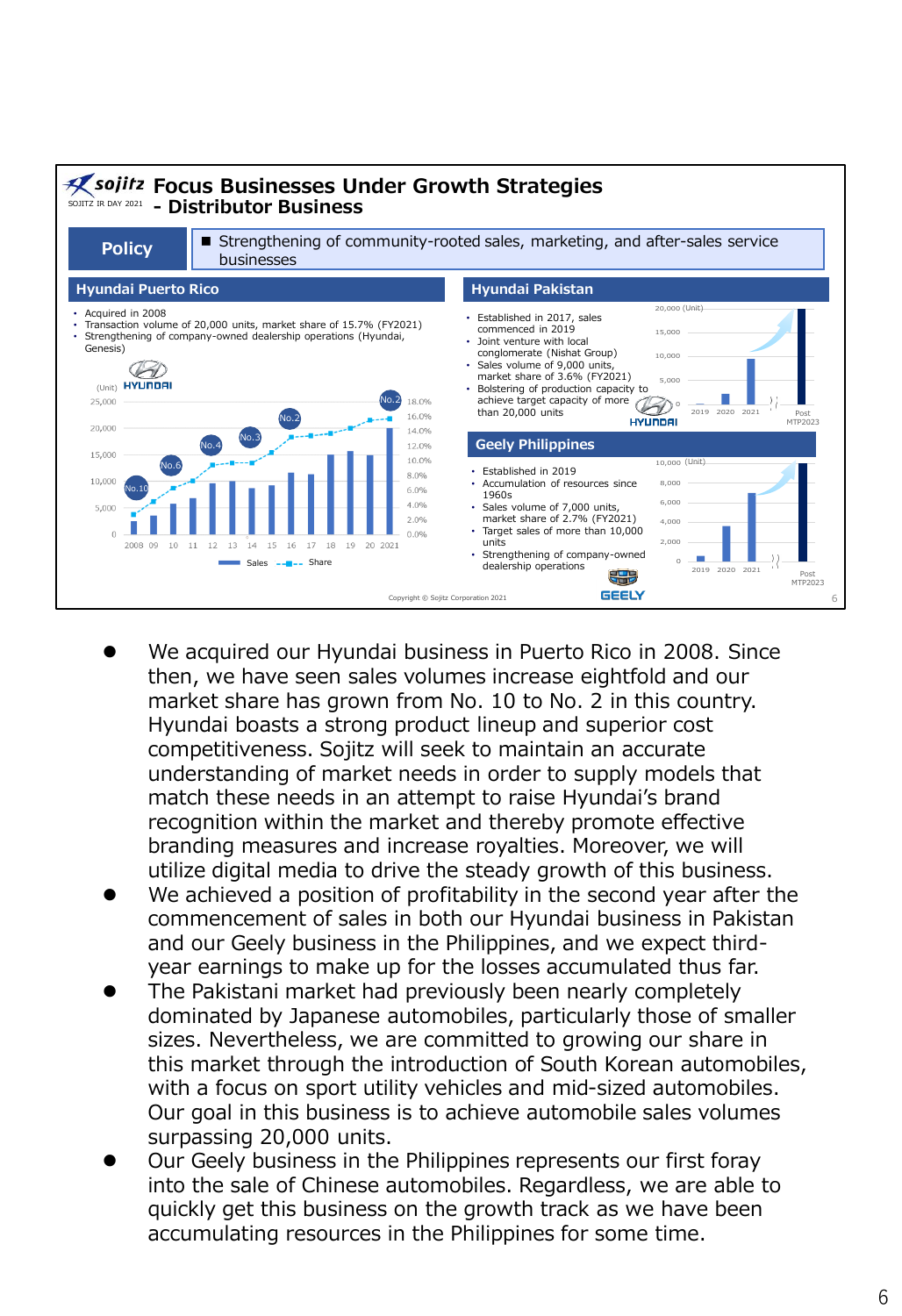

## Basic Strategy of Dealership Businesses

1. One aspect of the basic strategic for our dealership businesses is to deploy retention measures through regional concentration and multi-brand strategies.

2. Another aspect is to develop stable earnings foundations by bolstering secondhand automobile sales and after sales services.

- ⚫ Our operations in the U.S. San Francisco Bay Area have grown roughly fivefold in scale since 2014, and we plan to continue to expand these operations through acquisitions going forward. We were able to minimize the impacts of the COVID-19 pandemic on the performance of these operations because we had been quick to develop non-face-to-face sales systems through the use of digital tools. Meanwhile, we have been bolstering our manufacturer-certified repair service offerings. We now have repair centers certified by Bayerische Motoren Werke AG, Audi AG, and newly Tesla, Inc., and these centers are supporting performance.
- ⚫ In Brazil, we entered in the dealership business in 2015, and we have acquired sales rights in the two southern states of this country. Our future efforts will include expanding our network by establishing new locations in areas where there is not already an established dealership.
- ⚫ Sojitz re-entered into the dealership business in Japan in 2017. The Japanese market is currently in a transitional phase in which foreign automobile manufacturers are working to redevelop their dealership networks. We will thus be pursuing the expansion of our network based on the strategies of such manufacturers.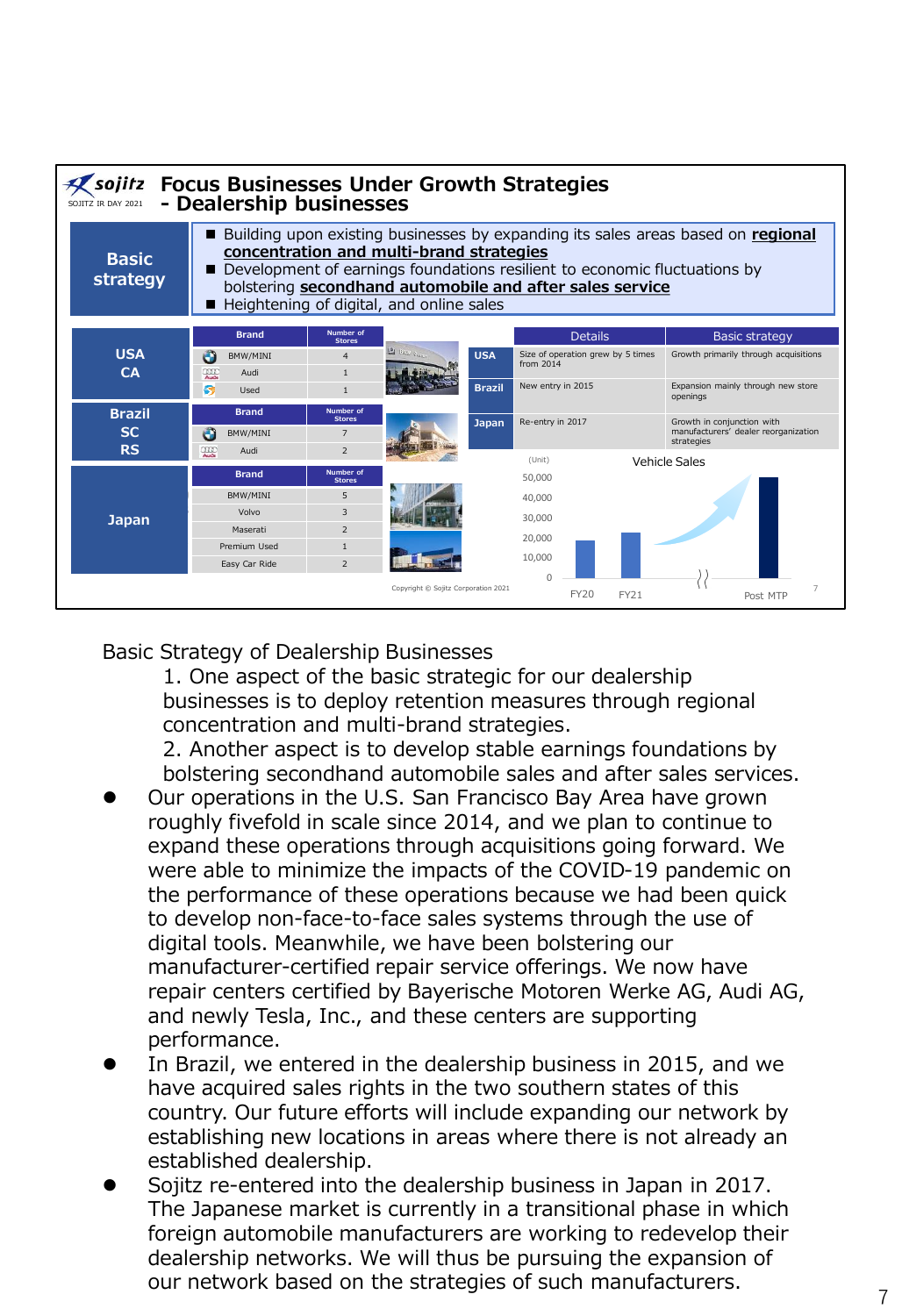

- ⚫ Automobile manufacturers are currently undertaking new initiatives like promoting direct sales of new automobiles online. These initiatives are particularly proactive when it comes to electric vehicles.
- ⚫ Sojitz is cooperating with and offering support to manufacturers based on their individual strategies. At the same time, we are deploying unique digital dealership strategies as the cornerstone of our secondhand vehicle sales efforts. We will seek out the ideal path for the Automotive Division through these two approaches.
- ⚫ Realistically, we do not anticipate automobile sales to transition completely to online. Rather, we expect an omni-channel marketing approach combining both online and offline venues to become mainstream. Accordingly, our strategy will be to strengthen our operations in line with this approach.
- As one specific aspect of Sojitz's unique digital dealership strategies, we established an online sales platform. Sojitz's strengths lie in its internal development and operation resources as well as in the foundation formed by Company-owned inventories. We are also examining potential opportunities regarding the establishment of new frameworks, such as our collaboration with AEON Product Finance Co., Ltd.
- ⚫ Moreover, the Automotive Division is endeavoring to create business models that allow customers to purchase vehicles without confirming the actual vehicles or inventories. To this end, we are introducing systems that scan the interior and exterior of vehicles to create digital twins as well as virtual showrooms that utilize virtual reality technologies.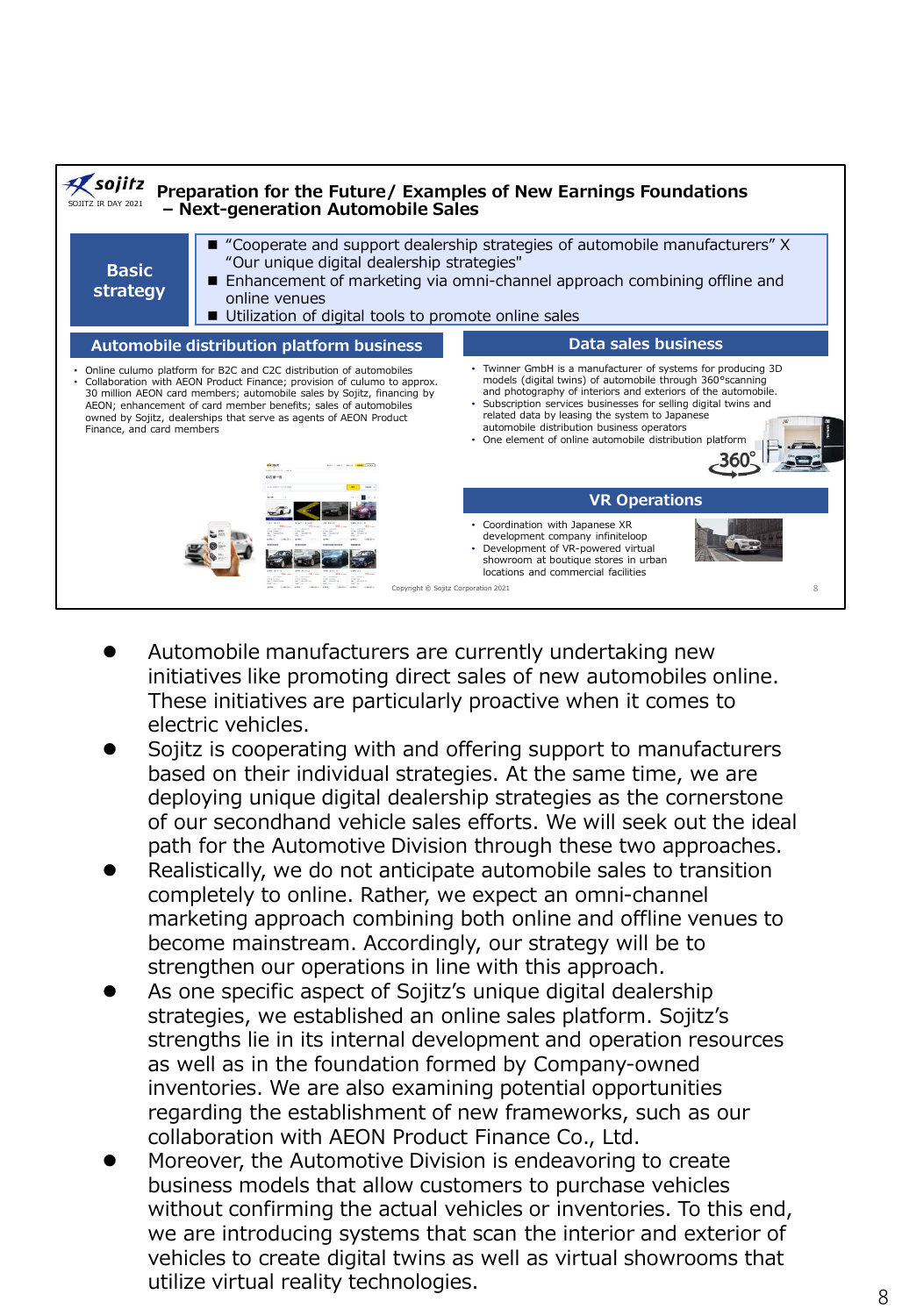

- ⚫ In 2019, Sojitz acquired automotive loan businesses in Mexico.
- ⚫ In these businesses, we aim to capitalize on demand from individuals who are unable to use general automotive loans. Steps to protect assets in these businesses will include equipping vehicles with IoT devices to allow for remote control and requiring customers to enroll in vehicle and life insurance.
- We are also expanding the range of brands that we handle in these businesses. At the same time, we will grow our operations by branching out from automotive loans to take part in the leasing and rental fields. Another option being examined is the acquisition of new businesses.
- ⚫ Lease operations involve the acquisition of secondhand vehicles after leases have expired. Accordingly, this is an area in which we can expect synergies with secondhand vehicle sales, an area of strength for Sojitz. We will look to evolve our operations in Mexico by taking advantage of such synergies.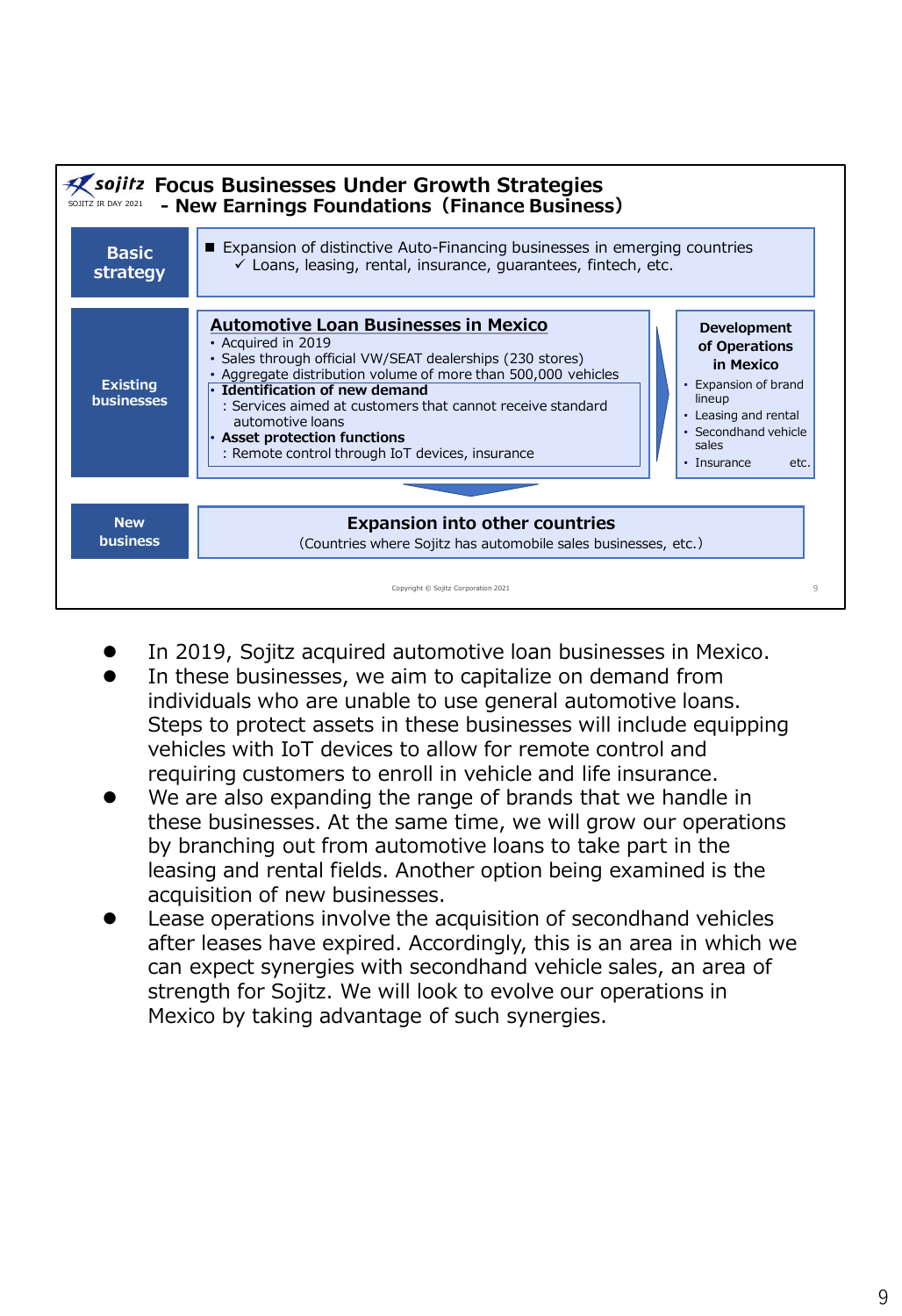

- ⚫ With this slide, I would like to introduce one of the MaaS businesses being developed to create a new earnings foundation.
- ⚫ Choisoko is a system developed by Aisin Corporation that uses a scheme proven to be profitable while also contributing to the community. This is notable given the fact that most other businesses in this area have failed to generate a profit.
- ⚫ As part of its alliance with Aisin, Sojitz is advancing verification tests for services entailing mixed loading of freight and passengers that support the movement of both people and commodities.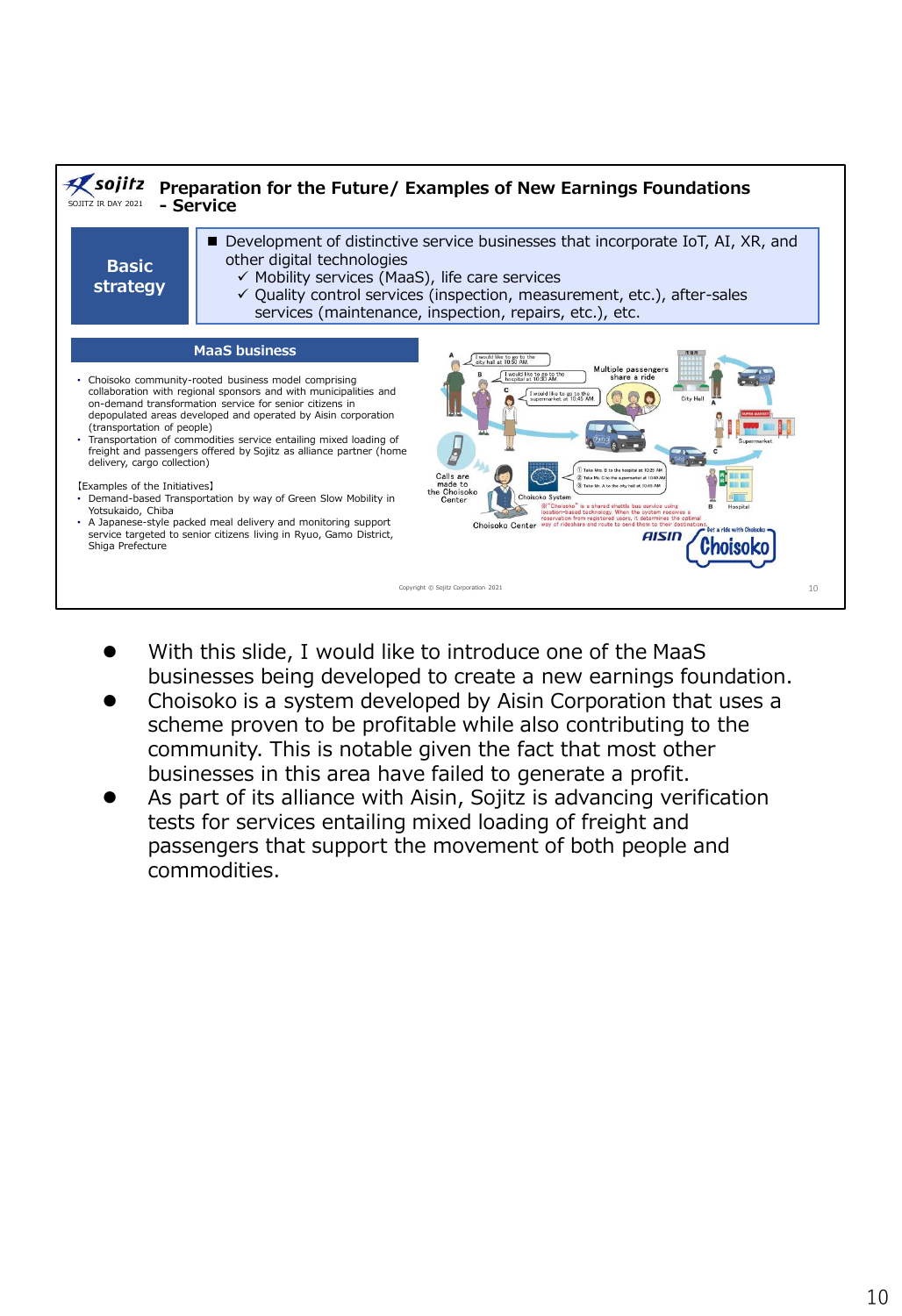

⚫ The Automotive Division is projected to achieve profit for the year of ¥5.5 billion in the year ending March 31, 2022. After the conclusion of Medium-Term Management Plan 2023, we will look to double revenues and triple or quadruple profit.

【Measures for Achieving Targets】

- We see great potential for growth in relatively new businesses, such as the Hyundai business in Pakistan and the Geely business in the Philippines.
- ⚫ When it comes to our entire portfolio, including more established businesses, we will implement ongoing structural reforms in order to boost profitability.
- Meanwhile, we will resume aggressive business investments, such as large-scale acquisitions, in focus areas.
- ⚫ These measures will be implemented as we prepare for the future and tackle challenges in digital and online areas as well as in the MaaS area from a medium- to long-term perspective.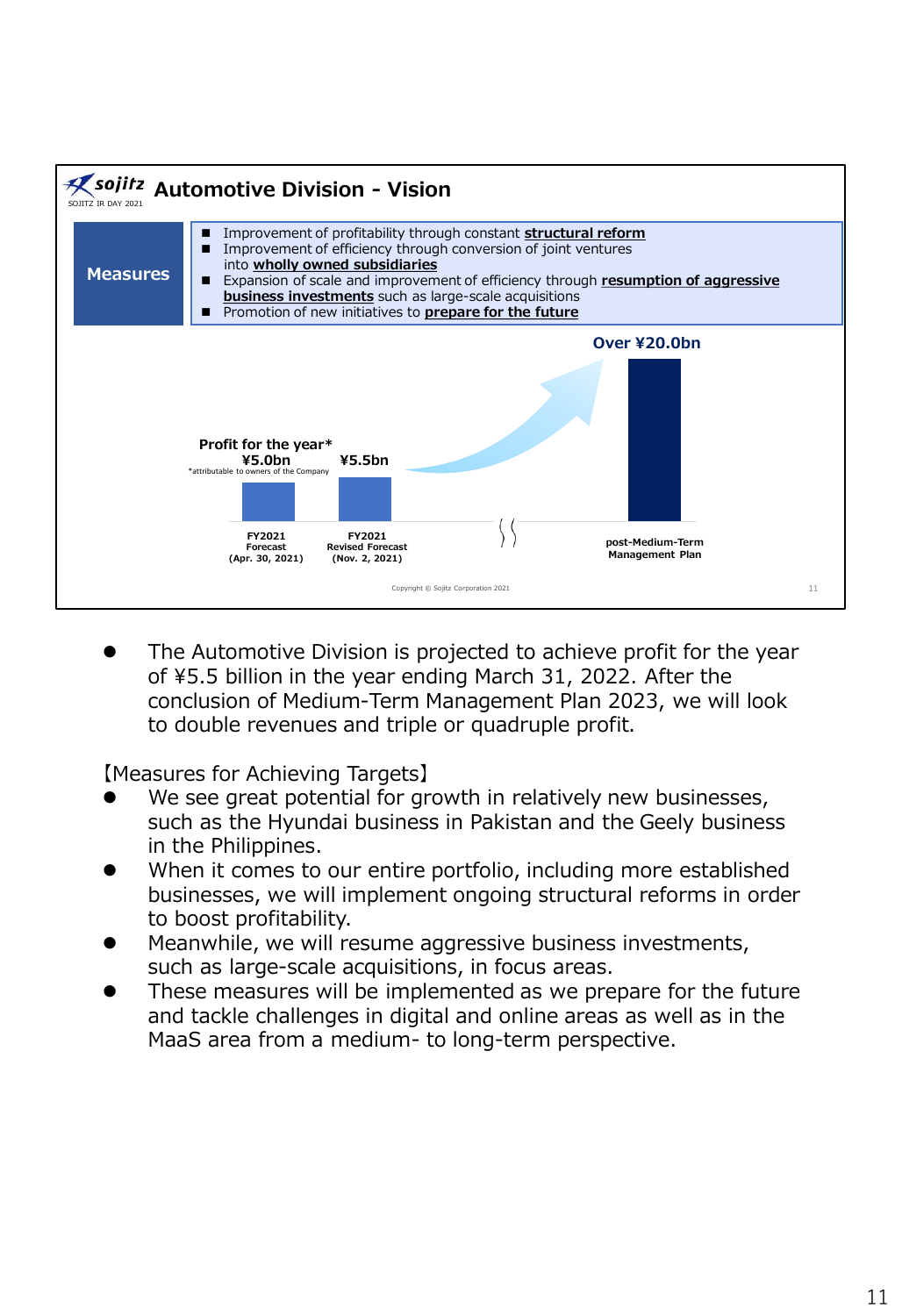| sojitz Automotive Division<br>- Human Resource Strategies for Creating Value and<br>SOJITZ IR DAY 2021<br><b>Achieving Ongoing Growth</b> |                                                                                                                                                                                                                                                                                                                                                                                                                                                                         |  |  |
|-------------------------------------------------------------------------------------------------------------------------------------------|-------------------------------------------------------------------------------------------------------------------------------------------------------------------------------------------------------------------------------------------------------------------------------------------------------------------------------------------------------------------------------------------------------------------------------------------------------------------------|--|--|
| <b>Basic</b><br><b>Strategies</b>                                                                                                         | ■ Cultivation of management personnel:<br>Management of operating companies that contribute to communities<br>Fostering of development and digital transformation staff:<br>Creation of new businesses and functions that address operating environment changes<br>■ Optimal allocation of human resources and enhancement of organizational capabilities                                                                                                               |  |  |
| <b>HR</b>                                                                                                                                 | Rate of chief officer positions at operating companies held by local hires: Approx.30%<br>Rates of younger employees seconded to operating companies or dispatched as overseas<br>trainees<br>Approx.80% of employees with 6 to 10 years of service,<br>approx.40% of employees with 3 to 5 years of service<br>■ Number of employees with special skills: 7 digital transformation staff members,<br>2 production engineering staff members (all contract employees)   |  |  |
| <b>Culture</b><br>of the<br><b>Organization</b>                                                                                           | Promotion of new business development, preparations for future, and construction of new<br>earnings foundations by all sections and departments<br>Search for knowledge: Pursuit of greater quality and quantity of new screening candidates<br>(M&A activities, new projects, venture companies)<br>Sharing of knowledge: Cross-hierarchical communication and human resource rotations<br>Transformation: Trial and error, ingenuity, teamwork, results, continuation |  |  |
|                                                                                                                                           | 12<br>Copyright © Sojitz Corporation 2021                                                                                                                                                                                                                                                                                                                                                                                                                               |  |  |

- ⚫ Human resources will be indispensable to advancing our growth strategies.
- We are therefore actively recruiting and cultivating management personnel to manage our various operating companies. At the same time, we are fostering our development and digital transformation staff to facilitate the creation of new businesses and functions. Specific measures to this end include the utilization of non-Japanese managers by enabling them to immediately begin making contributions and enhancing their capabilities, the empowerment of junior employees by expediting their development and promotion, and the recruitment of personnel with special skills.
- As for our organizational culture, we will promote the search for knowledge and seek to share this knowledge so that it can be translated into organizational strength. At the same time, we will encourage transformation based on the recognition that we will fall behind if we stop moving forward.
- ⚫ To accomplish these objectives, we will operate our organization with the goal of continuously creating results through autonomy, ingenuity, and teamwork driven by trial and error.